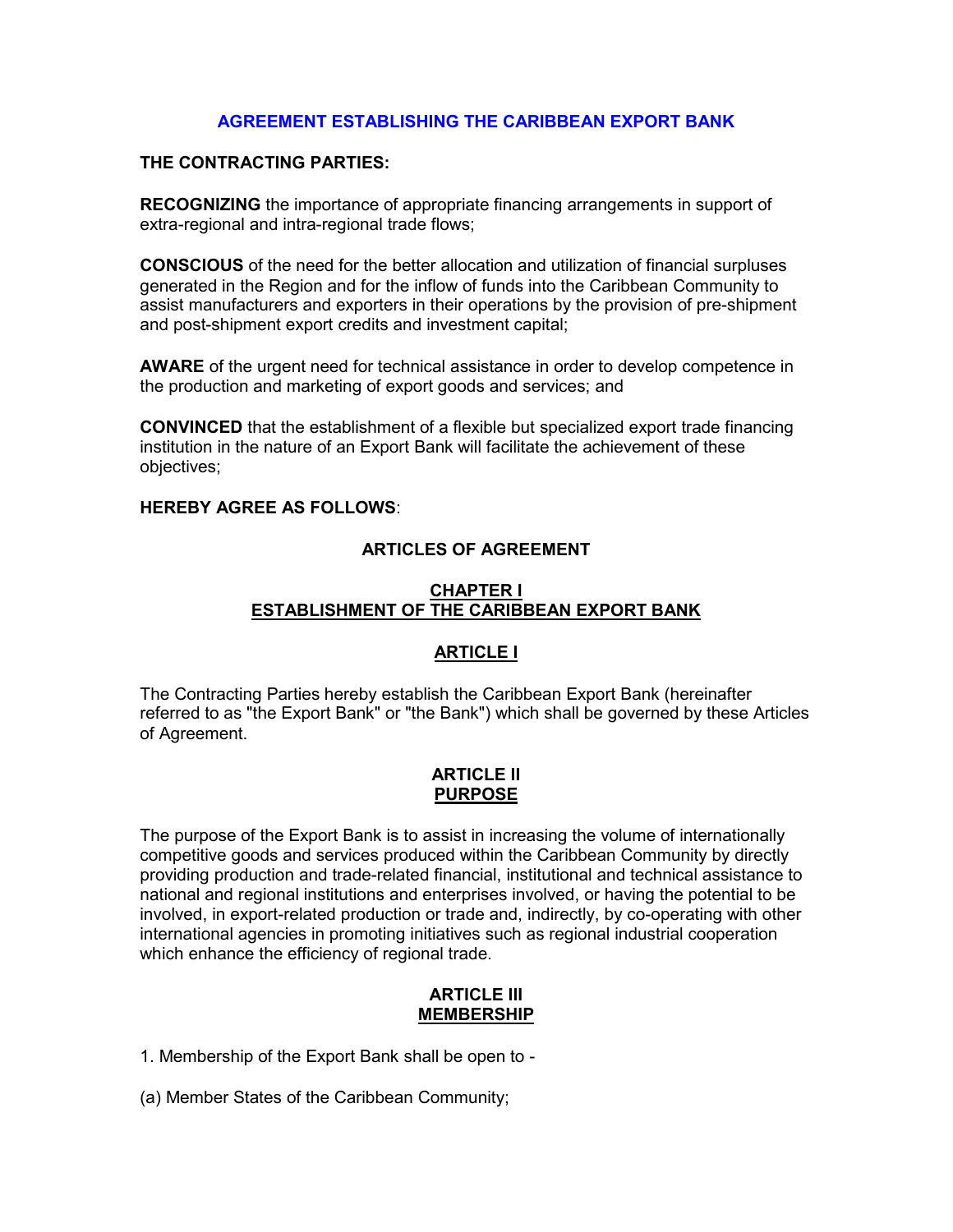(b) The Caribbean Development Bank;

(c) Corporate bodies carrying on banking or financial business in the Caribbean Community and other entities forming part of the private sector in the Community; and

(d) International financial institutions.

2. Member States of the Caribbean Community, the Governments of which ratify or accept or accede to this Agreement in accordance with Article XXXVII of this Agreement, shall become members of the Bank.

3. Member States of the Caribbean Community which do not become members of the Bank in accordance with paragraph 2 of this Article may be admitted to membership on such terms and conditions as the members of the Bank in general meeting may determine, on payment of their subscription, to shares of the capital of the Bank in accordance with Article XXXVII thereof.

4. The Caribbean Development Bank shall become a member of the Export Bank on payment of its subscription to shares of the capital of the Bank in accordance with the provisions of Article VI of this Agreement.

5. The Corporate bodies and other entities referred to in paragraph 1 (c) of this Article and the international financial institutions referred to in paragraph 1(d) hereof may be admitted to membership of the Bank by the Board of Directors and shall become members of the Bank on payment of their subscriptions to shares of the capital of the Bank in accordance with the provisions of Article VI of this Agreement and on compliance with any terms and conditions relating to their admission to membership of the Bank as may be required by the Board of Directors.

### ARTICLE IV **FUNCTIONS**

1. In order to carry out its purpose, the Export Bank shall have the following functions -

(a) to mobilize funds from within and outside the Caribbean Region;

(b) to provide a wide range of trade and investment financing, guarantee and insurance (including re-insurance) facilities to complement, support and develop national export financing and promotion systems;

(c) to lend resources to national and regional institutions and enterprises on terms which are consistent with its own financial viability;

(d) to provide technical assistance particularly in such areas as research and training to national trade financing enterprises as well as to other enterprises involved in export activities;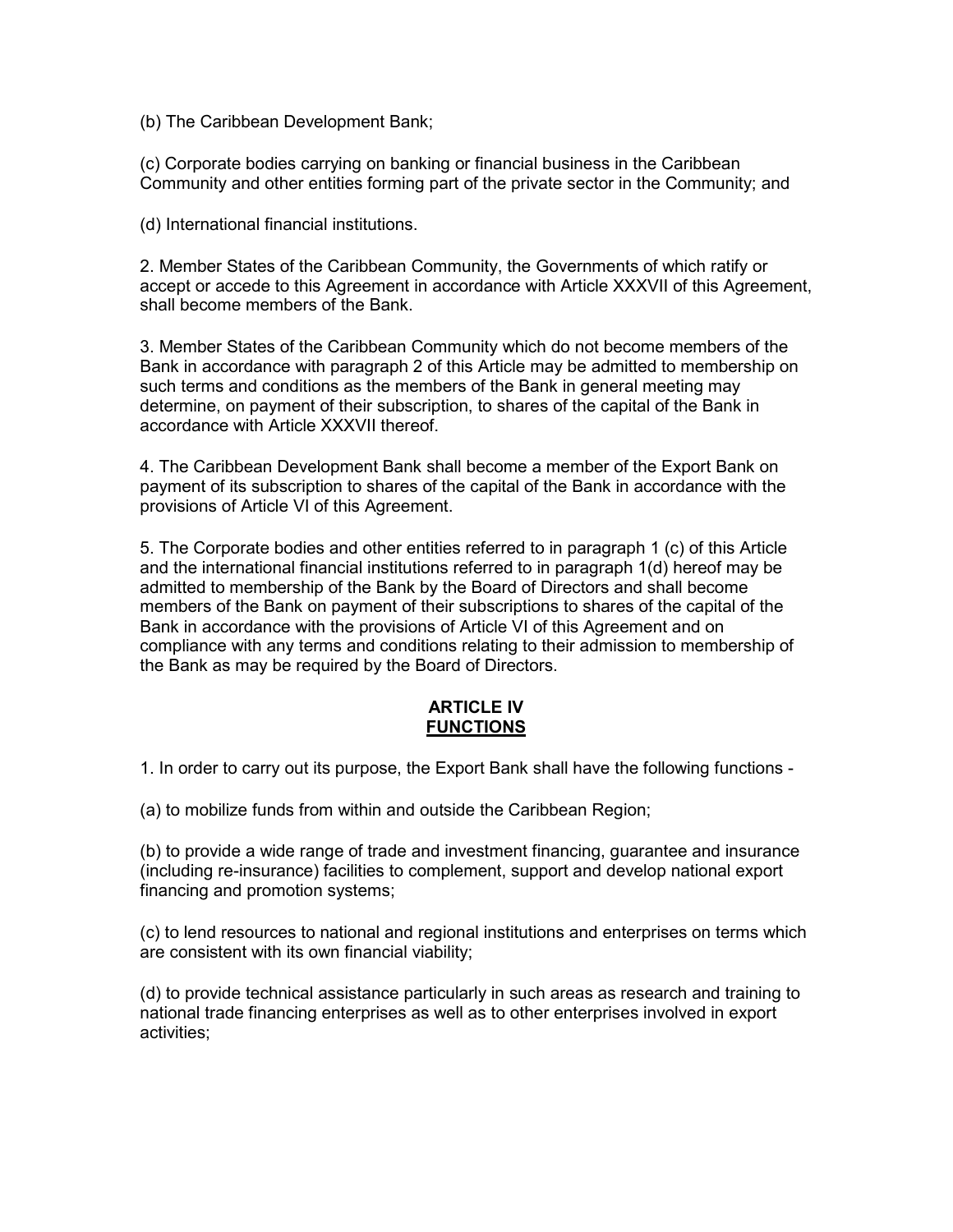(e) to assist any Member of the Bank or any agency of such Member in connection with negotiations for, and entering into, loan and lines of credit agreements and such other transactions falling within its purpose; and

(f) to promote or undertake such other activities as may advance its purpose.

2. The Export Bank shall, where appropriate, cooperate with national, regional or international organizations or other entities concerned with the economic growth and development of Member States of the Caribbean Community.

### CHAPTER II CAPITAL, SUBSCRIPTIONS AND RESOURCES

### ARTICLE V AUTHORIZED CAPITAL

1. The authorized capital of the Export Bank shall be the equivalent of fifty million United States dollars (US\$50,000,000) divided into fifty thousand (50,000) shares with a par value of one thousand United States dollars (US\$1,000) each and divided into Classes "A", "B", "C" and "D" shares.

2. Except for the initial subscription, provision for which is made in paragraph 3 of this Article, the authorized capital of the Bank shall, unless the members of the Bank in General Meeting otherwise determine, be held or be available for subscription in the following manner -

(a) not less than forty-five percent (45%) by the holders of Class "A" shares;

(b) not less than ten percent (10%) by the holders of Class "B" shares; and

(c) not more than forty-five percent (45%) by the holders of Class "C" and "D" shares.

3. Initially, sixteen million, five hundred thousand United States dollars (US\$16,500,000) of the authorized capital of the Bank may be subscribed as follows -

(a) eleven million, five hundred thousand United States dollars (US\$11,500,000) by Member States of the Caribbean Community as set out in Part A of the Annex to this Agreement;

(b) three million United States dollars (US\$3,000,000) by the Caribbean Development Bank; and

(c) two million United States dollars (US\$2,000,000) by corporate bodies and other entities referred to in sub-paragraph (c) of paragraph 1 of Article III.

4.

(1) The shares issued to -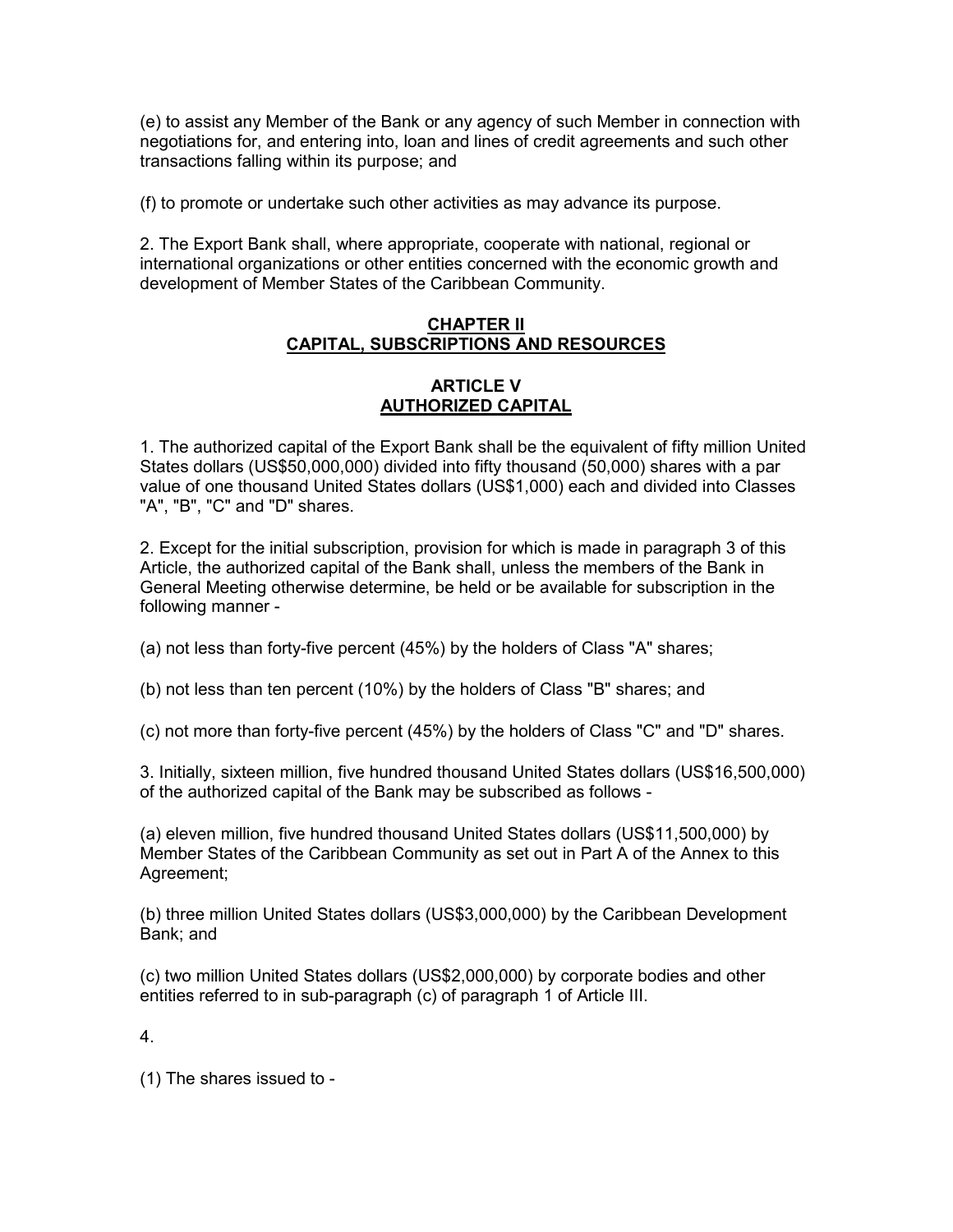(a) Member States of the Caribbean Community shall be Class "A" shares;

(b) the Caribbean Development Bank shall be Class "B" shares;

(c) corporate bodies and other entities shall be Class "C" shares; and

(d) international financial institutions shall be Class "D" shares.

(2) The holder of Class "A" shares may designate its Central Bank or any other national financial institution or agency to hold the shares allotted to it and, in such case, the shares shall be registered in the name of the Central Bank or other institution or agency.

5. Subject to the provisions of paragraph 2 of this Article, the Board of Directors by a vote of not less than two-thirds of the total number of Directors representing not less than two-thirds of the total voting power of the members of the Bank may allot the remainder of the initial authorised capital of the Bank among the holders of the classes of shares on such terms and conditions as the Board may determine.

6. The authorized capital of the Export Bank may be increased by the Board of Directors at such times and on such terms and conditions as the Board may determine by a vote of not less than two-thirds of the total number of Directors representing not less than three-fourths of the total voting power of the members.

7. In case of an increase in the authorized capital, each member of the Bank shall have a right to subscribe, on such terms and conditions as the Board of Directors shall determine, to a proportion of the increase of capital applicable to the class of shares held by such member equivalent to the proportion which its portion of the capital previously subscribed bears to the total subscribed capital within the class of shares held by such member immediately before such increase but no member shall be obligated to subscribe to any part of an increase in the capital.

8. Shares shall not be pledged or encumbered in any manner whatever. They shall not be transferrable except to the Bank or within Classes "C" and "D" but the Board of Directors may decline to register the transfer of Class "C" shares to a corporate body or other entity of which it does not approve and the Board may also decline to register the transfer of a share on which the Bank has a lien.

9. The liability of members of the Bank on their shares shall be limited to the unpaid portion, if any, of their issue price.

10. Except as provided in paragraph 9 of this Article, no member shall be liable, by reason only of its membership, for obligations of the Bank.

## ARTICLE VI PAYMENT OF SUBSCRIPTIONS TO CAPITAL

1. Subject to paragraph 2 of this Article, subscriptions to shares of the capital of the Export Bank shall be made in United States dollars.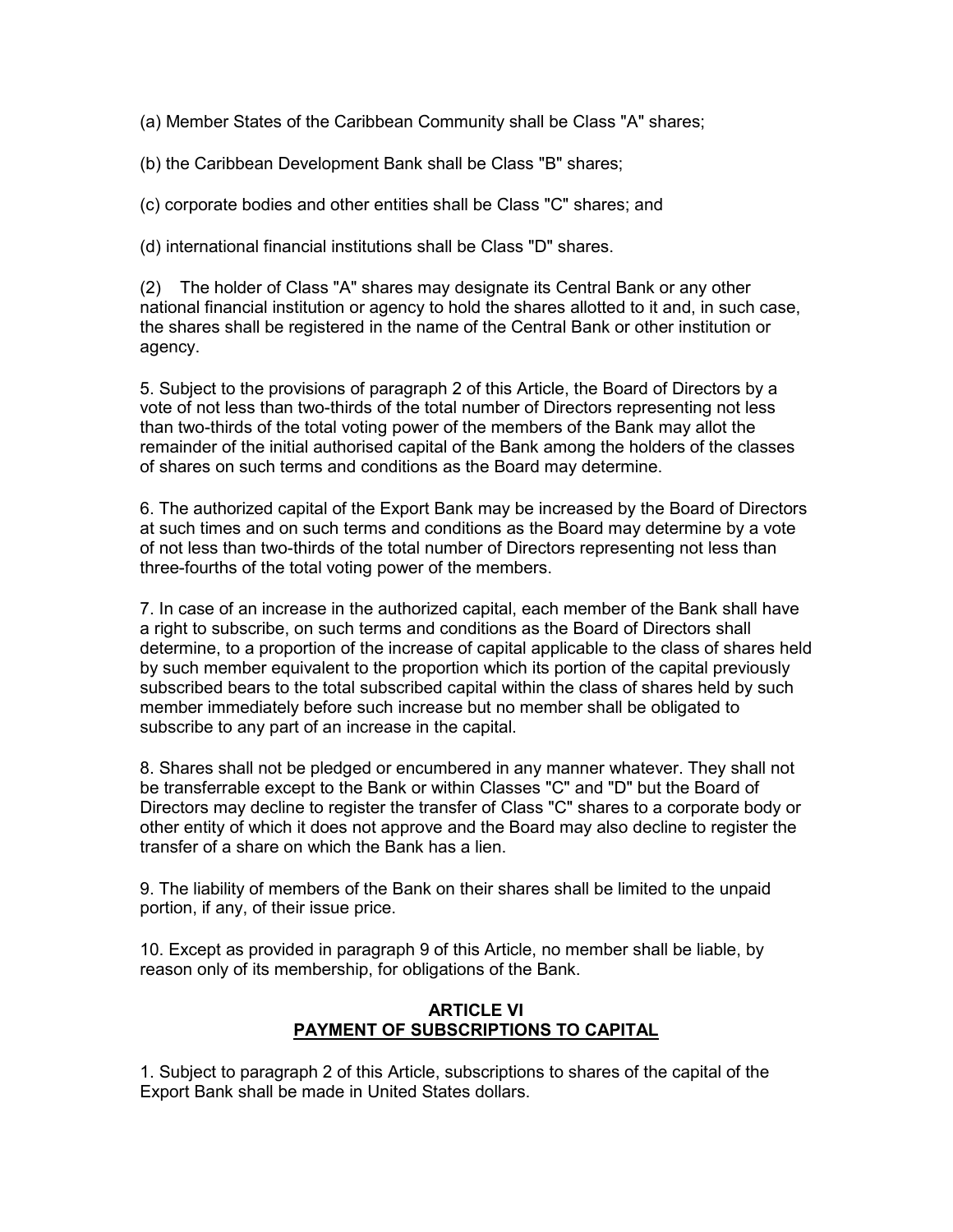2. Payment of initial subscriptions to shares of the capital of the Bank initially by a member referred to in paragraph 2 of Article III of this Agreement may be made in accordance with the provisions of Part B of the Annex to this Agreement.

3. (a) Payment of the amounts due by virtue of paragraph 3(a) of Article V of this Agreement shall , subject to paragraph 2 of this Article, be made by each Member State of the Caribbean Community not later than sixty (60) days after the entry into force of this Agreement or on or before the date of the deposit of its instrument of ratification or acceptance in accordance with Article XXXVII of this Agreement, whichever is later;

(b) Payment of the subscription of the Caribbean Development Bank to the authorized capital of the Bank pursuant to paragraph 3(b) of Article V of this Agreement shall be made not later than sixty (60) days after the entry into force of this Agreement.

4. Payment of other subscriptions in respect of original authorized shares and of increases in the authorized capital of the Bank shall be made at such times as the Board of Directors shall determine.

5. Until the inaugural meeting of the Board of Directors is held, the payment of subscriptions pursuant to this Article shall be made to the Caribbean Development Bank as Trustee of the Export Bank.

## ARTICLE VII FINANCIAL RESOURCES

The financial resources of the Export Bank shall consist of -

- (a) the authorized capital of the Bank subscribed pursuant to Article VI;
- (b) funds borrowed by the Bank;

(c) funds received in repayment of loans or for credit insurance or guarantees or from the sale of securities acquired by it;

- (d) funds accepted by the Bank on deposit; and
- (e) any other funds or income lawfully received by the Bank.

#### ARTICLE VIII USE OF FINANCIAL RESOURCES

1. The financial resources of the Export Bank shall be used exclusively to further the purpose for which the Bank is established and to carry out its functions in accordance with this Agreement.

2. The financial resources of the Bank shall not be invested in equity capital or used to provide non-reimbursible technical assistance unless the resources so invested or used are funds received by the Bank for such purpose as contributions or upon trust.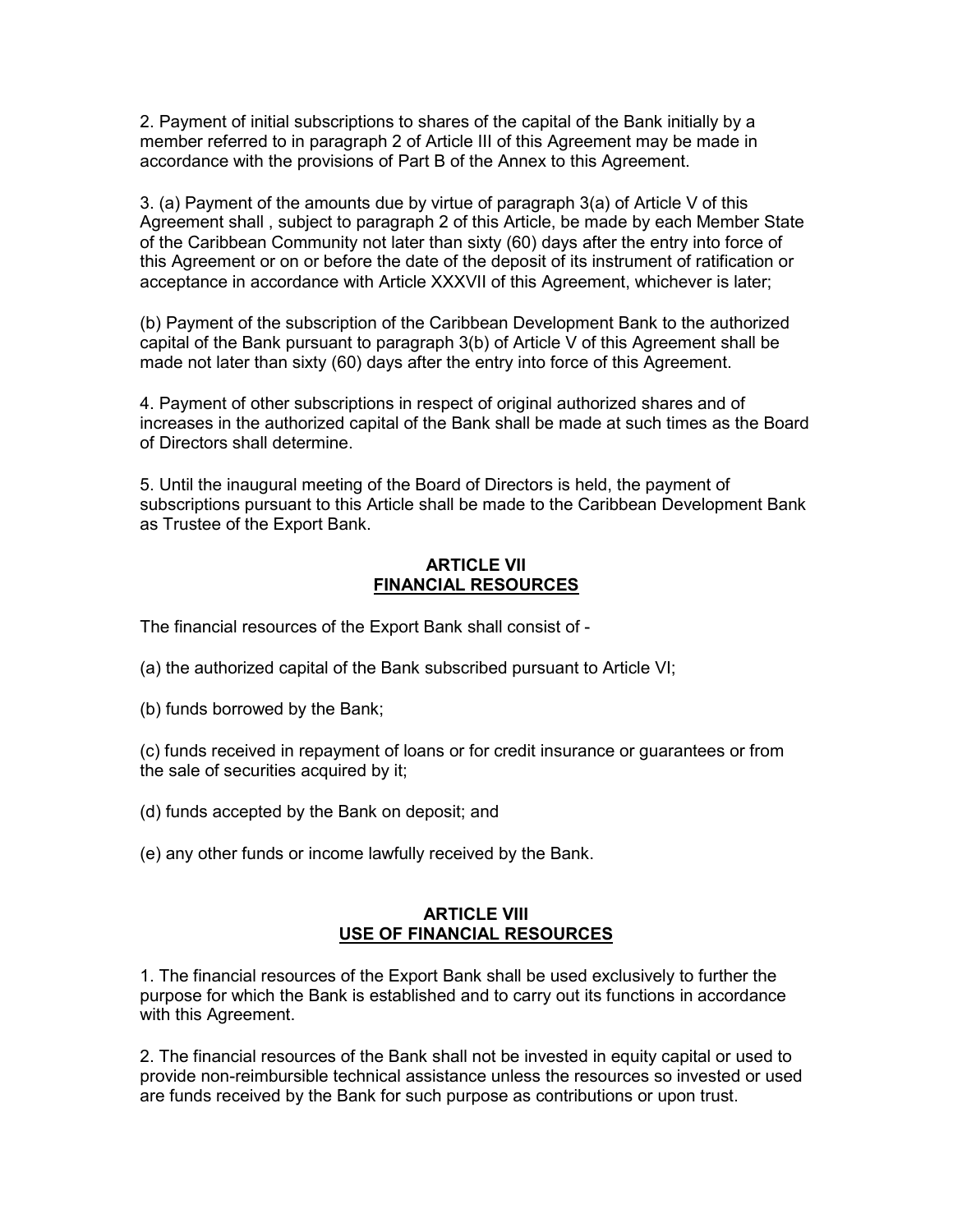3. The Bank shall normally make loans to national and regional institutions for relending to enterprises.

4. The Bank may make loans directly to an enterprise if the Board of Directors considers it essential to do so and provided that the total amount outstanding in respect of such loans and the amount of the proposed loan shall not exceed at any time twenty percent (20%) of the total amount outstanding in respect of all loans made by the Bank and the financial resources of the Bank available for loans or such other limit as the members of the Bank in general meeting determine by a vote of not less than three-fourth of the total voting power of the members of the Bank.

#### CHAPTER III BORROWING AND OTHER POWERS

# ARTICLE IX

In addition to any other powers conferred on the Export Bank by this Agreement for the purpose of performing its functions, the Bank shall have such other powers as may be necessary or appropriate in furtherance of its purpose and functions and consistent with the provisions of this Agreement.

#### CHAPTER IV OPERATING PRINCIPLES

# ARTICLE X

Subject to the provisions of this Agreement, the Export Bank shall be guided by sound banking principles in its operations and pursuant thereto the Board of Directors may in such manner as it deems expedient, establish procedures governing the exercise by the Bank of its functions under this Agreement.

### CHAPTER V ORGANIZATION: POWERS

## ARTICLE XI

1. All the powers of the Export Bank shall be vested in the members of the Bank in General Meeting and any such Meeting may delegate to the Board of Directors all or any of its powers, except the power to -

- (a) determine the remuneration of Directors and their alternates;
- (b) determine the reserves and distribution of the net profits of the Bank;
- (c) amend this Agreement;
- (d) decide to terminate the operations of the Bank and to distribute its assets;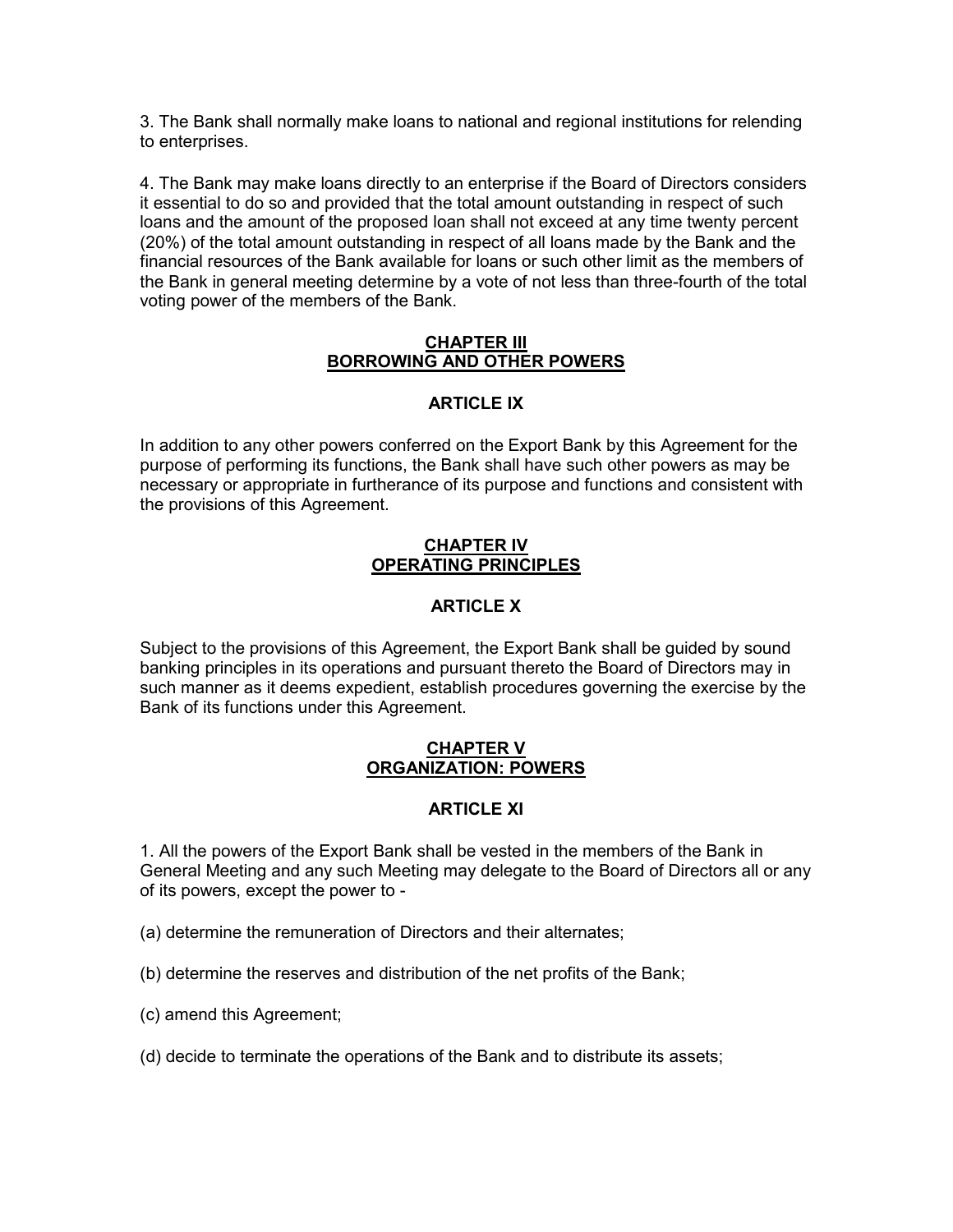(e) select external auditors to certify the balance sheet and the statement of profit and loss of the Bank;

(f) admit members of the Bank as the holders of Class "A" shares;

(g) approve, after reviewing the report of the external auditors, the balance sheet and statements of profit and loss of the Bank;

(h) decide appeals from decisions regarding the interpretation or application of this Agreement by the Board of Directors;

(i) suspend a member; and

(j) exercise such other powers as are expressly assigned to the Annual Meeting by this Agreement.

2. Members of the Bank in general meeting shall retain full power to exercise authority over any matter delegated to the Board of Directors pursuant to paragraph 1 of this Article.

#### ARTICLE XII ANNUAL AND OTHER GENERAL MEETINGS

1. There shall be an Annual Meeting of the members of the Export Bank and such other general meetings of members of the Bank as may be called by the Chairman of the Board of Directors or by the Board. The Board of Directors shall summon a general meeting of members of the Bank whenever requested by a majority of the members of the Bank.

2. The quorum for meetings of members of the Bank shall be members representing not less than sixty percent (60%) of the total voting power of the members.

3. Members of the Bank in general meeting may establish a procedure whereby the Board of Directors may, when the Board considers it advisable, obtain a vote of members of the Bank on a specific question without summoning a meeting of the members and the vote so obtained shall have effect for all purposes as if it had been obtained at such a meeting.

4. Members of the Bank in general may -

(a) establish such subsidiary bodies as they may consider necessary in the exercise of their powers under this Agreement; and

(b) regulate the procedure to be adopted in the conduct of their meetings.

5. The Annual Report of the Bank, including the report of the auditors and the Balance Sheet and Statements of Profit and Loss of the Bank, shall be laid before the Annual Meeting by the Directors of the Bank.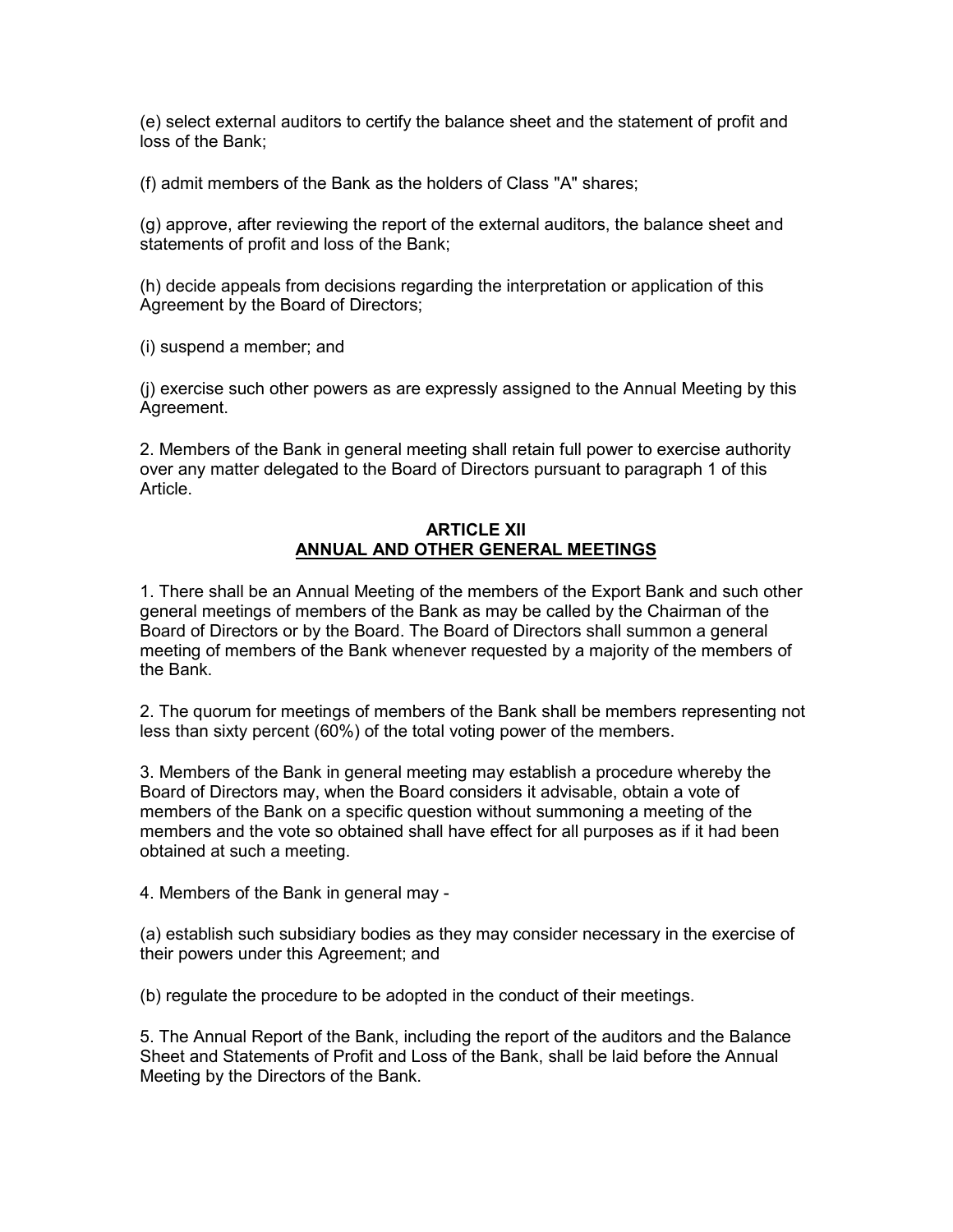6. Unless the members of the Bank in general meeting otherwise decide, the Chairman of the Board of Directors shall perform the functions of Chairman of meetings of the Bank.

## ARTICLE XIII BOARD OF DIRECTORS AND STAFF

1. The Export Bank shall be managed by a Board of Directors with a Managing-Director and such other staff appointed by or with the authority of the Board of Directors as is necessary for the exercise of its functions.

2. The Managing-Director shall be a member of the Board of Directors by virtue of his office.

3. The Board of Directors shall be responsible for the general direction of the operations of the Bank, subject to the policy directions of the Annual and other meetings of members of the Bank.

### ARTICLE XIV COMPOSITION OF THE BOARD OF DIRECTORS

1. Unless the members of the Bank otherwise decide by a vote of not less than seventyfive percent (75%) of the total voting power of the members of the Bank, the Board of Directors shall consist of eight persons as follows -

(a) two Directors appointed by the Bahamas, Barbados, Belize, Guyana, Jamaica and Trinidad and Tobago;

(b) one Director appointed by Antigua and Barbuda, Dominica, Grenada, Montserrat, St. Kitts and Nevis, Saint Lucia and St. Vincent and the Grenadines;

(c) one Director appointed by the Caribbean Development Bank;

(d) three Directors appointed by the holders of Class "C" and Class "D" shares; and

(e) the Managing-Director of the Bank who shall have the right to participate in meetings of the Board, but without the right to vote.

2. Directors shall be persons of high competence in economic and financial matters.

3. Each Director shall have an alternate who shall be appointed in like manner as the Director and with full power a to act in the absence of the Director.

4. The Chairman of the Board of Directors shall be elected at the Annual Meeting of members of the Bank from among members of the Board of Directors, other than the Managing-Director of the Bank; in the event of a vacancy in the office of Chairman of the Board, the vacancy may be filled by a vote of members of the Bank in general meeting for the unexpired portion of the former Chairman's term of office.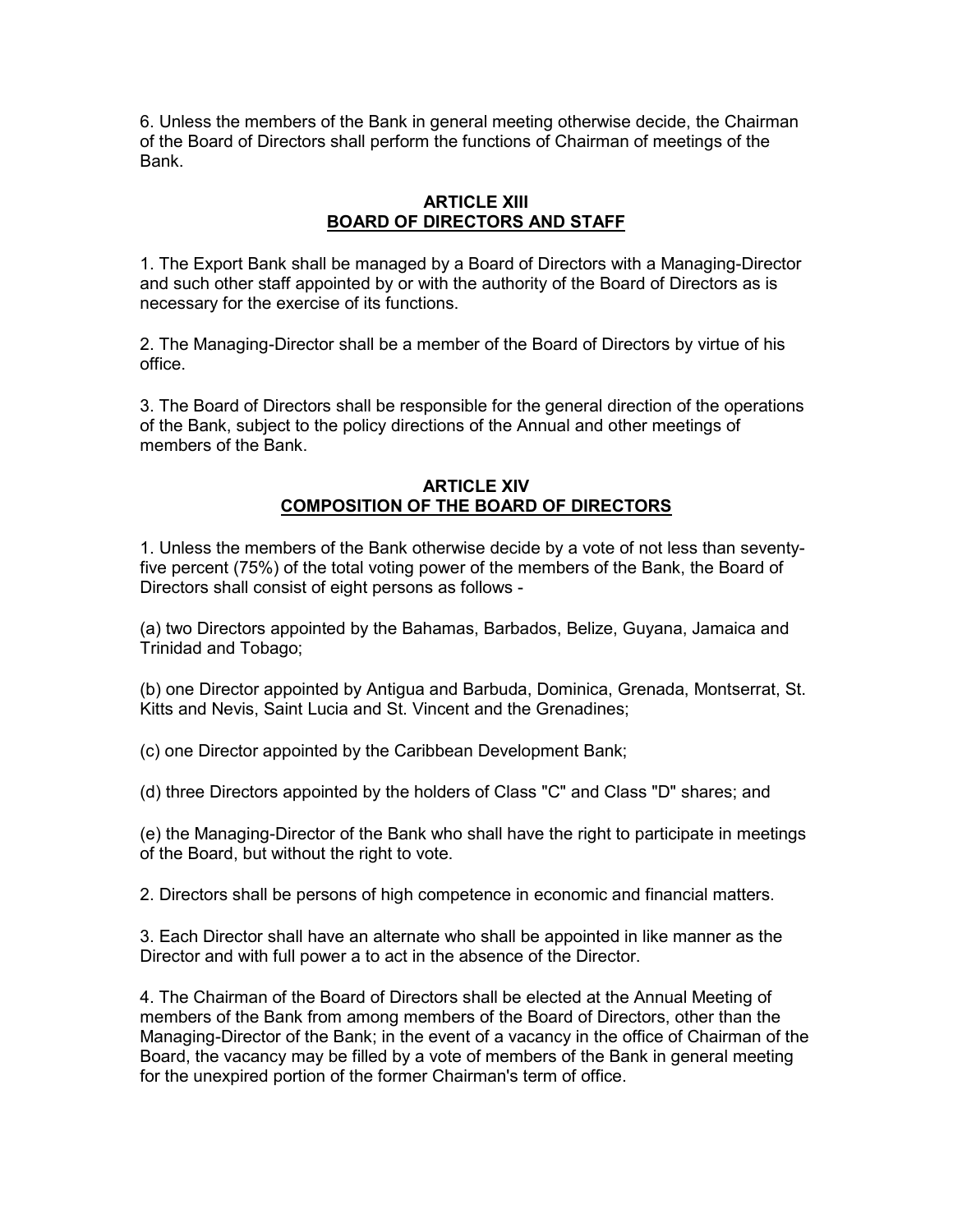5. Directors (other than the Managing-Director) and their alternates shall hold office for a term of two years and shall be eligible for re-appointment for a further term or terms of office; they shall continue in office until their successors have assumed office.

6. If the office of a Director (other than the Managing-Director) becomes vacant before the expiration of his term of office, another Director shall be appointed to fill the vacancy and shall hold office for the unexpired portion of the term of office of his predecessor.

## ARTICLE XV DISQUALIFICATION OF DIRECTORS

1. No person shall be eligible to be a Director who is -

(a) a member of the Legislature of any Member of the Export Bank; or

(b) an employee of the Bank, other than the Managing-Director.

2. The office of a Director shall be deemed to be vacated if the Director -

(a) becomes ineligible to be a Director under paragraph 1 of this Article;

(b) becomes bankrupt or makes any arrangement or composition with his creditors generally;

(c) becomes of unsound mind;

(d) resigns his office by notice in writing to the Bank; or

(e) is removed from office by notice in writing to the Director and the Bank by the member or members of the Bank which appointed him.

## **ARTICI F XVI** PROCEDURE OF THE BOARD OF DIRECTORS

1. The Board of Directors shall meet at least once in each quarter in each year but as often as the business of the Export Bank may require.

2. A majority of the Directors representing not less than sixty percent (60%) of the total voting power of the members of the Board shall constitute a quorum for the transaction of business at any meeting of the Board of Directors.

3. The Chairman of the Board of Directors shall preside at all meetings of the Board but, in his absence from any such meeting, the Directors present and forming a quorum shall select from among themselves any other Director to preside at that meeting.

4. The Chairman of the Board of Directors or any Director (other than the Managing-Director) presiding at a meeting of the Board shall have a second or casting vote.

5. Subject to this Agreement, the Board may regulate its own proceedings.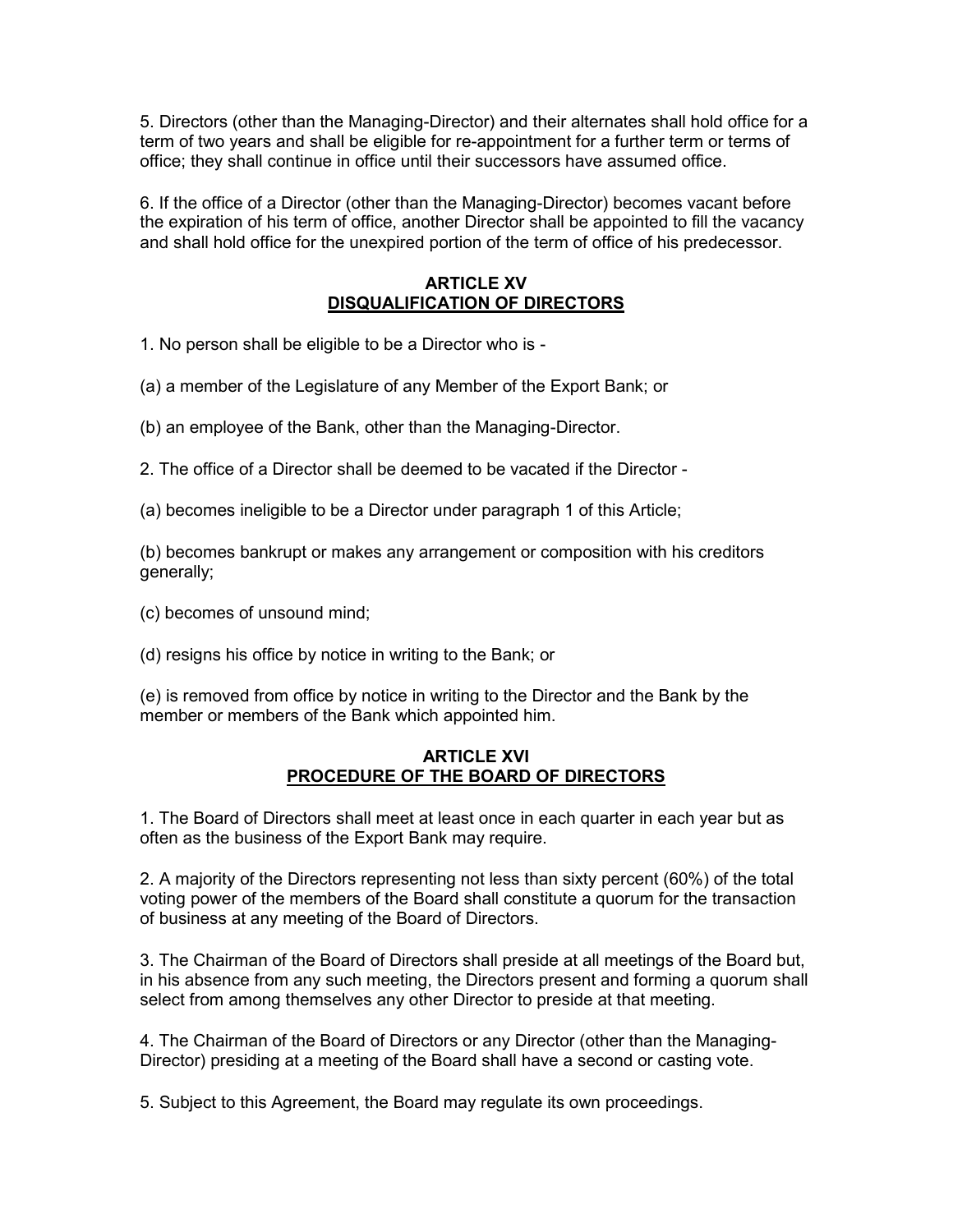## ARTICLE XVII VOTING

1. Each member of the Export Bank shall have one (1) vote for each share of the capital of the Bank held by that member.

2. In voting in the Board of Directors, each Director shall be entitled to cast the votes of the member or members the Director represents and, except as otherwise provided in this Agreement, all matters before the Board shall be determined by a majority of the voting power of the members represented at the meeting.

## ARTICLE XVIII OFFICE OF THE EXPORT BANK

1. The principal office of the Export Bank shall be located in Barbados.

2. The Export Bank may establish agencies or branch offices elsewhere.

# ARTICLE XIX **SEAL**

1. The Export Bank shall have an official seal.

2. The Directors shall provide for the safe custody of the seal which shall only be used by the authority of the Directors and any instrument to which the seal is affixed shall be signed by a Director and countersigned by the Secretary of the Bank or by some other duly authorized official of the Bank.

### ARTICLE XX REPORTS

1. The Board of Directors shall transmit to members of the Export Bank an Annual Report containing an audited statement of the accounts of the Bank and shall publish the Report; the Board shall also transmit quarterly to members of the Bank a summary statement of its financial position and a profit and loss statement showing the results of its operations.

2. The Export Bank may also publish such other reports as it deems desirable in the carrying out of its purpose and functions and those reports shall be transmitted to members of the Bank.

3. The accounts of the Bank shall be audited by external auditors of high international standing selected by the Annual Meeting.

## ARTICLE XXI ALLOCATION OF NET INCOME

1. The Board of Directors shall determine at least annually the disposition of the net income of the Export Bank resulting from its operations and what portion thereof, if any,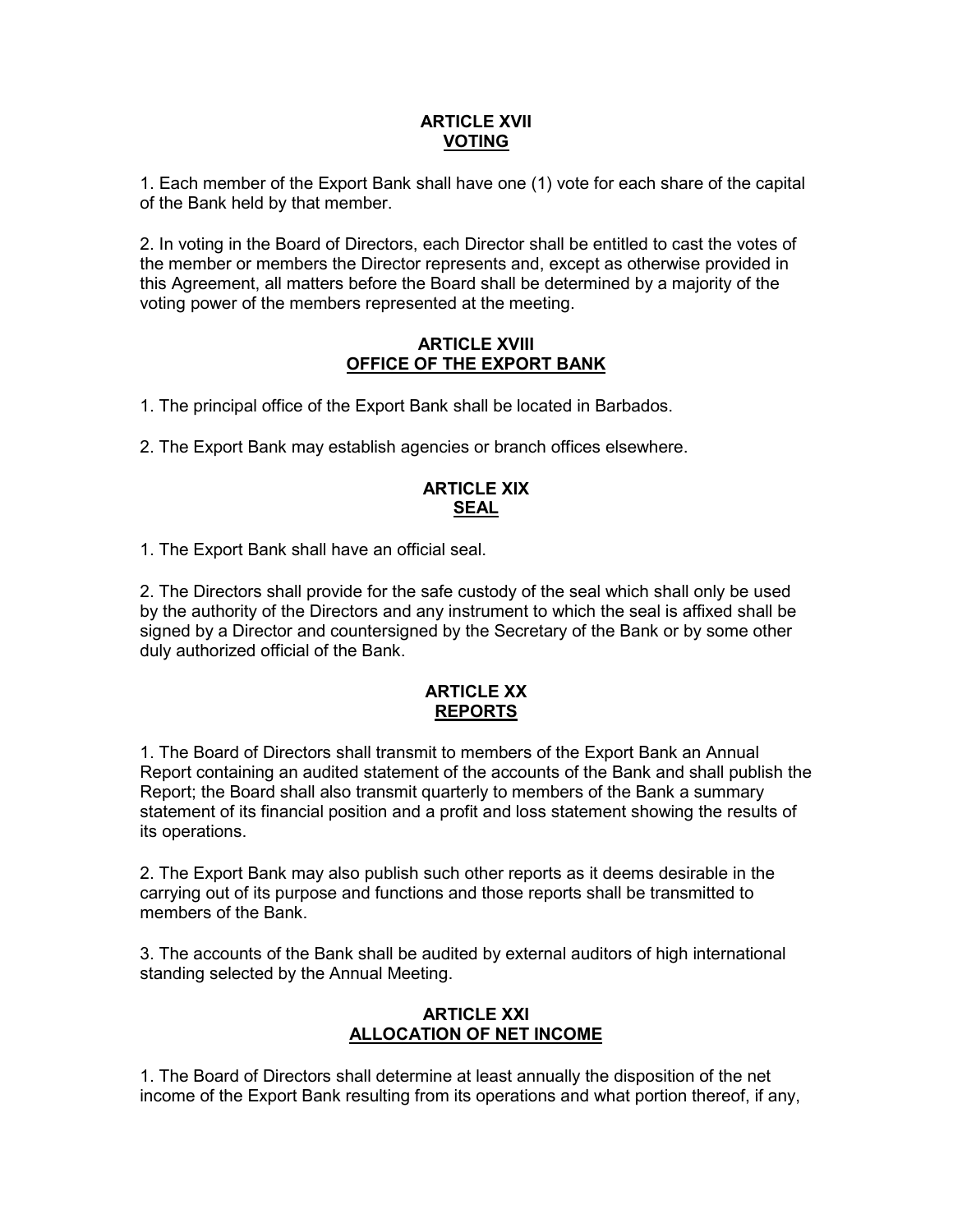shall be allocated to surplus, after making provision for reserves or other purposes and what portion, if any, shall be invested or distributed among members of the Bank.

2. Any distribution of net income under paragraph 1 of this Article shall be made to each member of the Bank in the proportion which the total payments made by that member under Article VI of this Agreement and the average amount of loans outstanding during the year made out of currency corresponding to its subscription under the said Article VI bears to the total of such amounts for all members.

3. Payments shall be made to each member in such manner and in such currency as the Board of Directors shall determine.

# CHAPTER VI

### SUSPENSION AND WITHDRAWAL OF MEMBERSHIP

## ARTICLE XXII SUSPENSION OF MEMBERSHIP

1. The members of the Bank in general meeting may, by a vote of not less than threefourths of the total voting power of the members of the Bank, suspend from membership of the Bank for a period not exceeding one year any member which fails or refuses to fulfill any of its obligations or discharge any of its liabilities to the Bank and the member concerned shall not be entitled to exercise a vote in this connection.

2. A suspended member shall not be entitled to exercise any rights under this Agreement, except the right to withdraw its membership but shall be subject to all its obligations and liabilities.

3. A suspended member shall automatically cease to be a member of the Bank if, at the expiration of the period of suspension, the member has failed or refused to fulfill any obligation or discharge any liability in respect of which the member was suspended.

#### ARTICLE XXIII WITHDRAWAL

1. Any member may withdraw from the Export Bank at any time by delivering a notice in writing to the Bank at its principal office.

2. Withdrawal by a member shall become effective, and its membership shall cease, on the date specified in its notice, being not less than six months after the date on which the notice is received by the Bank, but the member may, at any time before the withdrawal becomes effective, notify the Bank in writing of the cancellation of its notice of intention to withdraw.

3. A member which has given notice of its withdrawal from the Bank shall remain liable for all direct and contingent obligations to the Bank to which it is subject at the date of delivery of the notice of withdrawal. If the withdrawal becomes effective, the member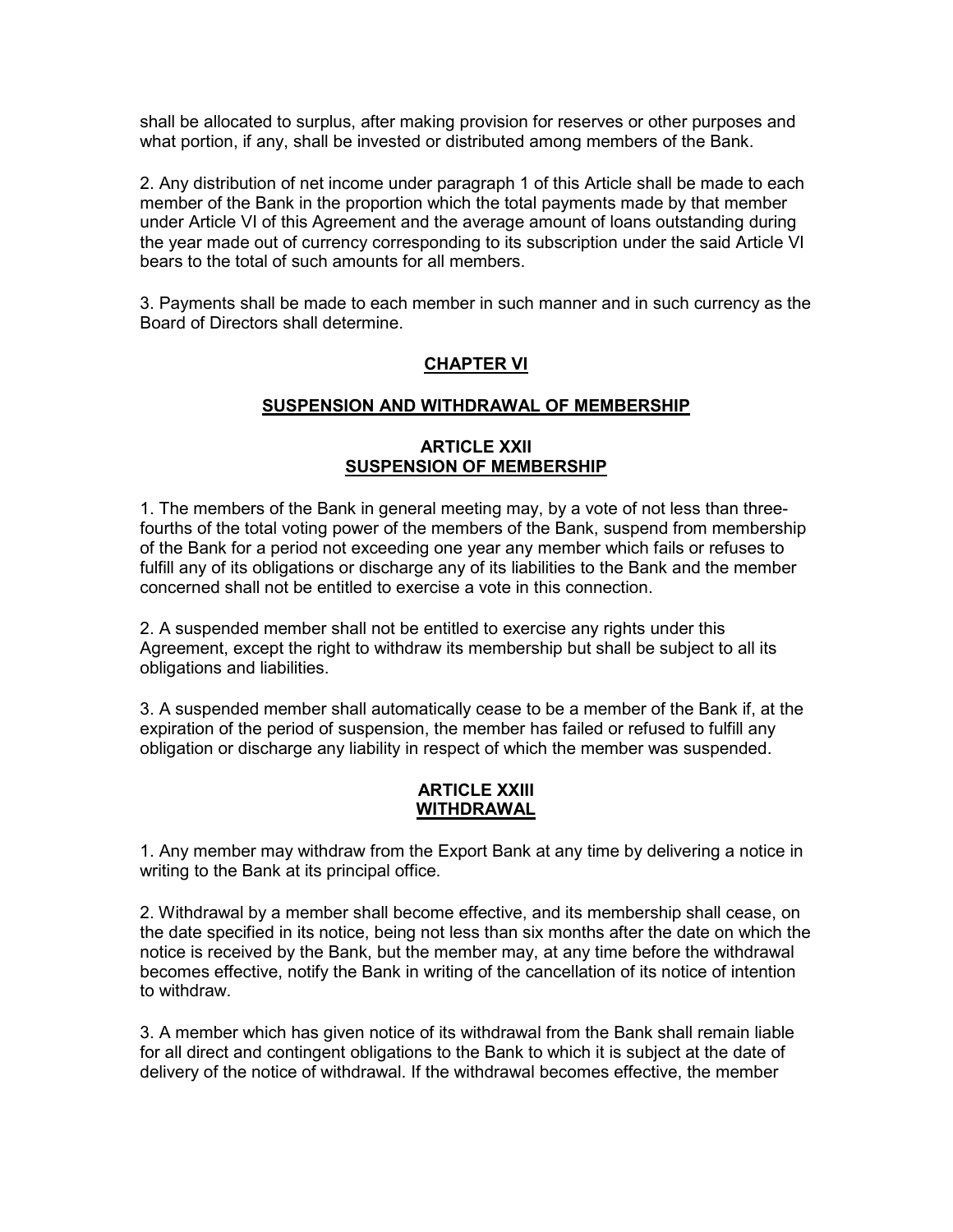shall not incur any liability for obligations resulting from operations of the Bank effected after the date on which the notice of withdrawal was received by the Bank.

# CHAPTER VII

# TERMINATION OF OPERATIONS, LIABILITY OF MEMBERS AND DISTRIBUTION OF ASSETS

### ARTICLE XXIV SUSPENSION AND TERMINATION OF OPERATIONS

1. In an emergency, the Board of Directors may temporarily suspend operations in respect of new loans and guarantees, pending an opportunity for further consideration and action by the Board.

2. The Export Bank may terminate its operations by a resolution of a General Meeting of members of the Bank adopted by a vote of the members of the Bank representing not less than three-fourth of the total voting power of the members and, after such termination, the Bank shall cease to exercise all functions except those that are necessary or incidental to the realization and preservation of its assets and the fulfilment of its outstanding obligations.

### ARTICLE XXV LIABILITY OF MEMBERS ON TERMINATION

1. In the event that the Export Bank terminates its operations, the liability of all members for unpaid portion of their subscriptions to the authorized capital of the Bank shall continue until all claims of creditors including all contingent claims have been discharged.

2. All creditors holding direct claims shall first be paid out of the assets of the Bank and then out of payments in the Bank on unpaid or callable subscriptions. Before making any payments to creditors holding direct claims, the Board of Directors shall make such arrangements as are necessary, in its judgement, to ensure a pro rata distribution among holders of direct and contingent claims.

### ARTICLE XXVI DISTRIBUTION OF ASSETS ON TERMINATION

1. In the event that the Export Bank terminates its operations, there shall be no distribution of assets among members until -

(a) all claims of creditors have been discharged and, if necessary, on pro rata distribution among them;

(b) members have fulfilled all their obligations to the Bank; and

(c) the Board of Directors has made an evaluation of the assets to be distributed among members.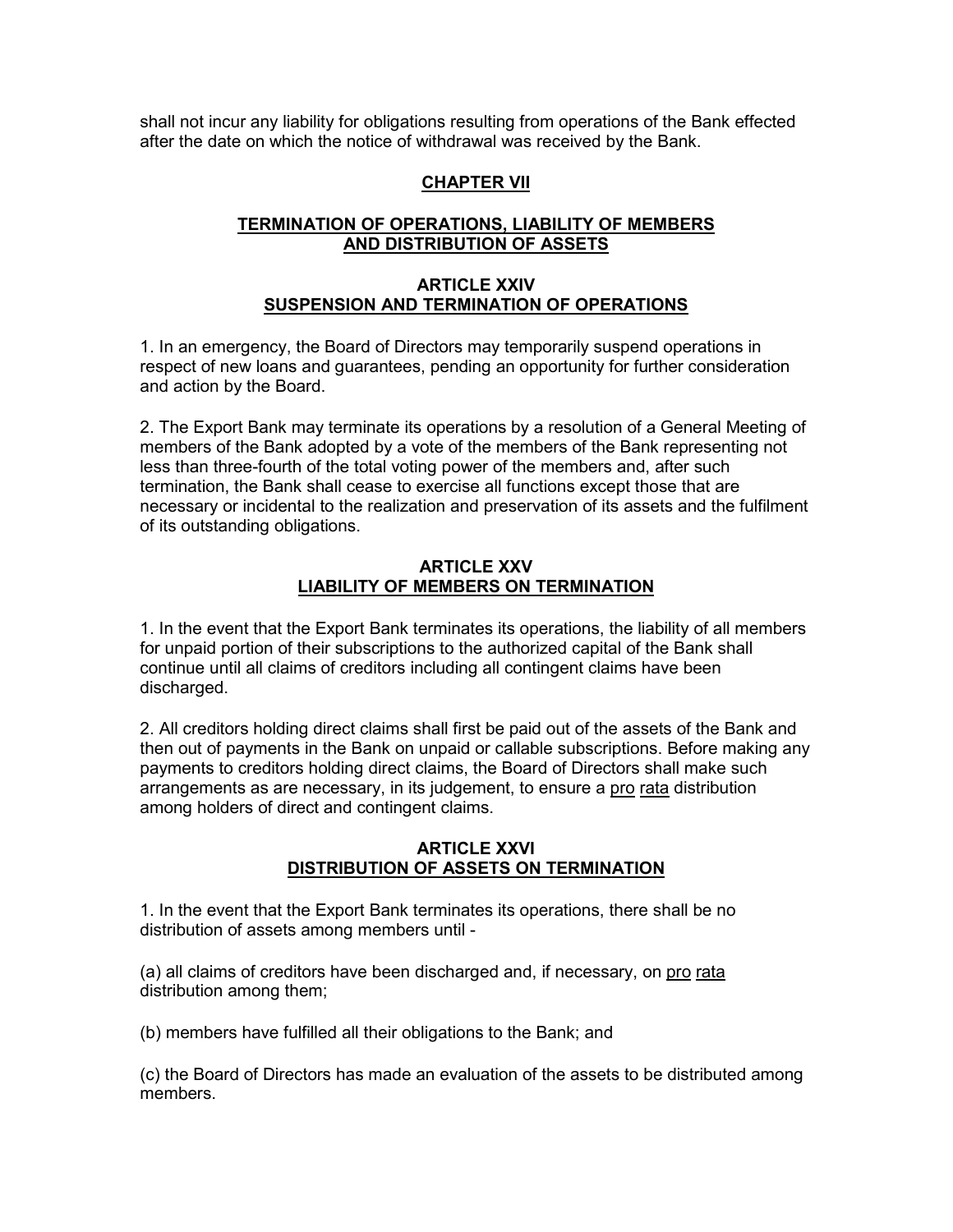2. Any distribution of the assets of the Bank to the members shall be in proportion to the contribution of the member to the capital of the Bank and shall be effected at such times and under such conditions as the Board of Directors deems fair and equitable.

## CHAPTER VIII STATUS, IMMUNITIES, EXEMPTIONS AND PRIVILEGES

## ARTICLE XXVII LEGAL STATUS

1. The Export Bank shall possess full juridical personality and, in particular, full capacity -

(a) to contract;

(b) to acquire and dispose of movable and immovable property; and

(c) to institute legal proceedings.

### ARTICLE XXVIII LEGAL PROCESS

1. Legal proceedings may be instituted against the Export Bank in any court of competent jurisdiction in a State which is a member of the Bank where -

(a) the cause of action arose; or

(b) the Bank has its principal office or a branch office,

and in any other case such proceedings may be instituted against the Bank in any such court in the country where is has appointed an agent for the purpose of accepting service or notice of process.

2. Service upon the Bank of any document shall be effected by delivering it by registered post to its principal office or any branch office.

### ARTICLE XXIX FREEDOM OF ASSETS FROM RESTRICTION

To the extent necessary to carry out its purpose and functions effectively and subject to the provisions of this Agreement, the Export Bank -

(a) may hold assets of any kind and operate accounts in any currency; and

(b) shall be free to transfer its assets from one State to another or within any State to convert any currency held by it into any other currency, without being restricted by financial controls, regulations or moratoria of any kind.

### ARTICLE XXX IMMUNITIES AND PRIVILEGES OF PERSONNEL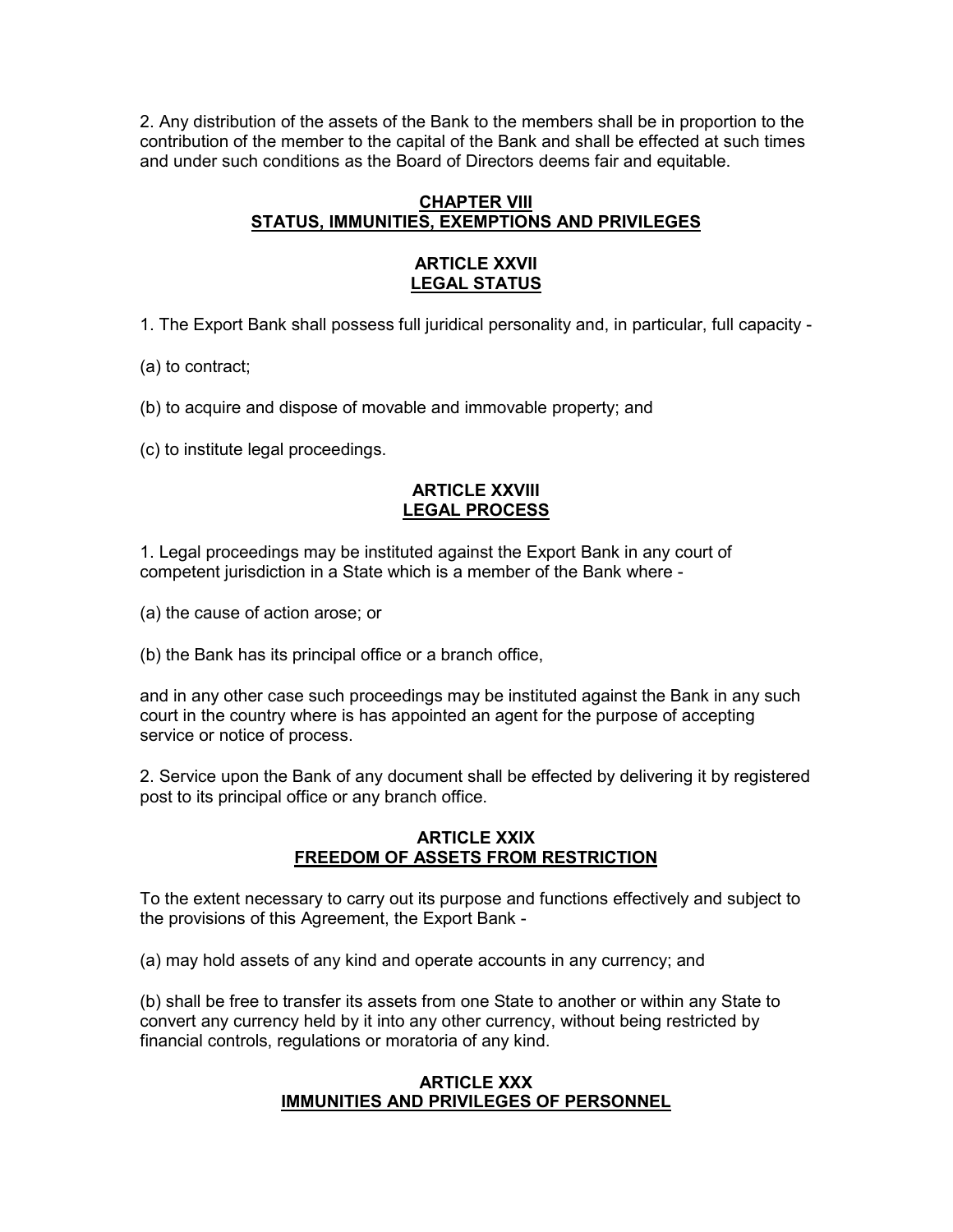1. The Directors, officials and other members of the staff of, and experts performing missions for, the Export Bank shall be immune from legal process with respect to acts done by them in their official capacity.

2. Persons referred to in paragraph 1 of this Article who are not local nationals of or permanently resident in, any place in which an office of the Bank is located shall -

(a) enjoy exemption from taxation on the salaries and emoluments paid to them by the Bank;

(b) enjoy immunity from national service obligations;

(c) have the right to repatriate funds derived from income earned in the service of the Bank;

(d) be immune, together with their families forming part of their household, from immigration restrictions and alien registration; and

(e) be given, together with their families forming part of their household, the same repatriation facilities and right to protection as are accorded to members of diplomatic missions in time of international crisis.

### ARTICLE XXXI EXEMPTION FROM TAXATION

1. The Export Bank, its assets and operations and transactions, shall be exempt from all direct taxation and no customs duties nor charge of equivalent effect shall be paid on articles imported for its official use.

2. Notwithstanding the provisions of paragraph 1 of this Article, the Bank shall not be entitled to exemption from taxes which are not more than charges for public utility services.

3. Subject to paragraph 4 of this Article, dividends and other distributions made by the Bank or a distribution of such dividends or distributions made by a recipient thereof shall be exempt from income tax in the hands of a recipient.

4. Where the recipient is not resident in any Member State, the exemption in paragraph 3 shall apply only to so much of the tax as exceeds his tax liability on such dividends or other distributions in his country of residence.

### ARTICLE XXXII IMPLEMENTATION

Each member of the Export Bank referred to in paragraph1 (a) of Article III of this Agreement shall inform the Bank of the action taken to implement the provisions of this Chapter in its territory.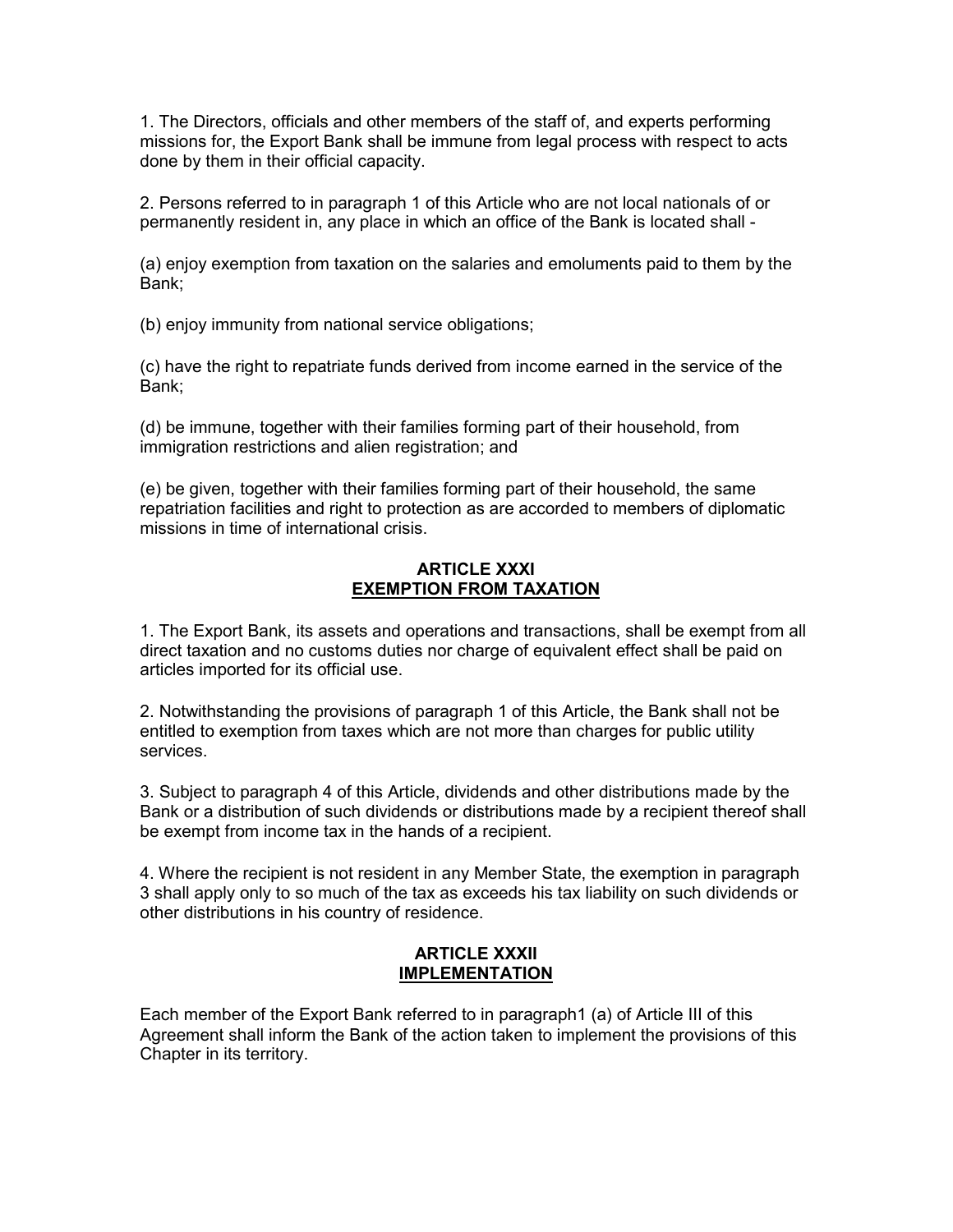### ARTICLE XXXIII WAIVER OF IMMUNITIES, EXEMPTIONS AND PRIVILEGES

The Managing-Director of the Export Bank shall have the right and duty to waive any immunity, exemption or privilege in respect of any other member of the staff of the Bank, or any expert performing a mission for, the Bank where, in his opinion, the immunity, exemption or privilege would impede the course of justice and can be waived without prejudice to the interests of the Bank. In similar circumstances and under the same conditions, the Board of Directors shall have the right and duty to waive any immunity, exemption or privileges of the Managing-Director.

### CHAPTER IX AMENDMENT AND ARBITRATION

## ARTICLE XXXIV AMENDMENT

1. This Agreement may be amended upon a decision for the purpose by a Meeting of the members of the Export Bank adopted by a vote of members representing not less than three-fourths of the total voting power of the members.

2. Any proposal to amend this Agreement shall be addressed to the Chairman of the Board of Directors who shall submit a copy of the proposed amendment to each member of the Export Bank prior to its being submitted to the Meeting of members of the Bank. If the amendment is adopted, the Bank shall certify it in a formal communication addressed to each member.

3. The amendment shall become effective at the expiration of three months after the date of a formal communication by the Secretary-General of the Caribbean Community (hereinafter in this Agreement referred to as the Secretary-General) to all members of the Bank notifying them of the adoption of the amendment by the Meeting of the members of the Bank.

## ARTICLE XXXV ARBITRATION

1. If a dispute arises -

(a) between the Export Bank and a member which ceases to be a member;

(b) between the Bank and a member consequent upon the adoption of a resolution to terminate the operations of the Bank,

such dispute shall, at the written request of either party, be submitted to arbitration by a tribunal consisting of three arbitrators.

2. Each party to the dispute shall appoint an arbitrator and the third, who shall be the president of the tribunal, shall be appointed by the two arbitrators previously appointed.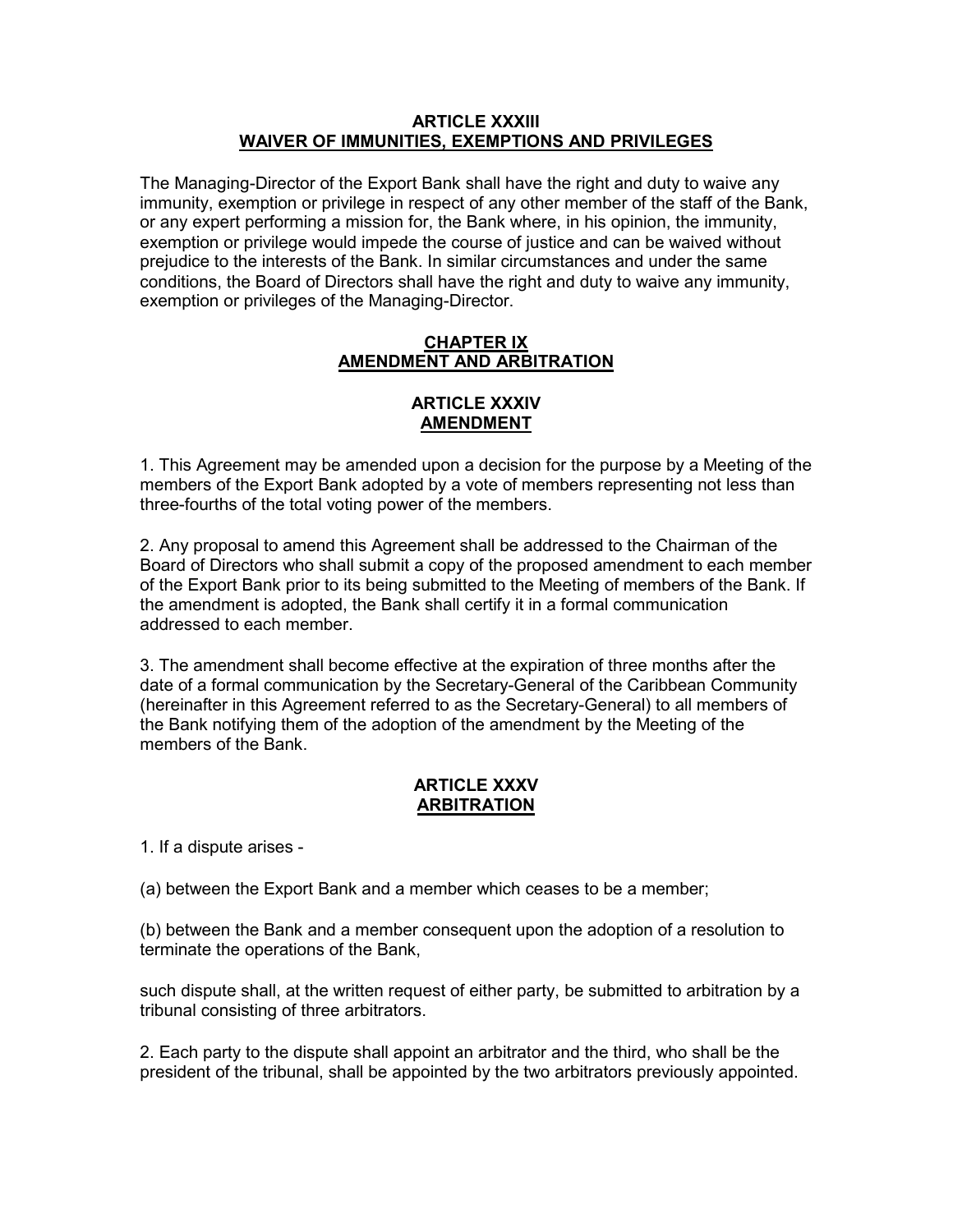3. If within thirty (30) days of the request for arbitration, either party fails to appoint an arbitrator, or, if within fifteen (15) days of the appointment of the two arbitrators, the president has not been appointed, either party may request the Secretary-General to appoint an arbitrator.

4. The arbitrators shall determine the procedure to be adopted in arbitration disputes, but in any case of disagreement, the president shall be empowered to settle all questions of procedure with respect thereto.

### CHAPTER X SIGNATURE, DEPOSIT AND ENTRY INTO FORCE

### ARTICLE XXXVI SIGNATURE

This Agreement shall be deposited with the Secretary-General (hereinafter referred to as "the Depository") and shall remain open until  $30<sup>th</sup>$  November, 1987 for signature by the States referred to in paragraph 1 (a) of Article III of this Agreement.

### ARTICLE XXXVII RATIFICATION, ACCEPTANCE AND ACCESSION

1. This Agreement shall be subject to ratification or acceptance by the States being signatories thereto. Instruments of ratification or acceptance shall be deposited with the Depository before 30<sup>th</sup> November, 1987. The Depository shall notify the other signatories of each deposit and the date thereof.

2. A signatory whose instrument of ratification or acceptance is deposited on or before the date on which this Agreement enters into force shall become a member of the Bank on the date of deposit of its instrument of ratification or acceptance.

3. After  $30<sup>th</sup>$  November, 1987, a Member State of the Caribbean Community may become a member of the Bank by accession to this Agreement on such terms and conditions as the Members of the Bank in general meeting shall determine. Any such Member State shall deposit, on or before a date fixed by the Meeting, an instrument of accession with the Depository who shall notify such deposit and the date thereof to the Bank and the parties to this Agreement. Upon such deposit, the Member State shall become a member of the Bank on that date.

### ARTICLE XXXVIII **RESERVATIONS**

Any State referred to in paragraph 1 (a) of Article III of this Agreement may, when depositing its instruments of ratification or acceptance, declare that in its territory the immunity conferred by paragraph 1 of Article XXX of this Agreement shall not apply in relation to a civil action arising out of an accident caused by a motor vehicle used by any of the persons mentioned therein in the performance of any duties relating to the Bank.

### ARTICLE XXXIX ENTRY INTO FORCE